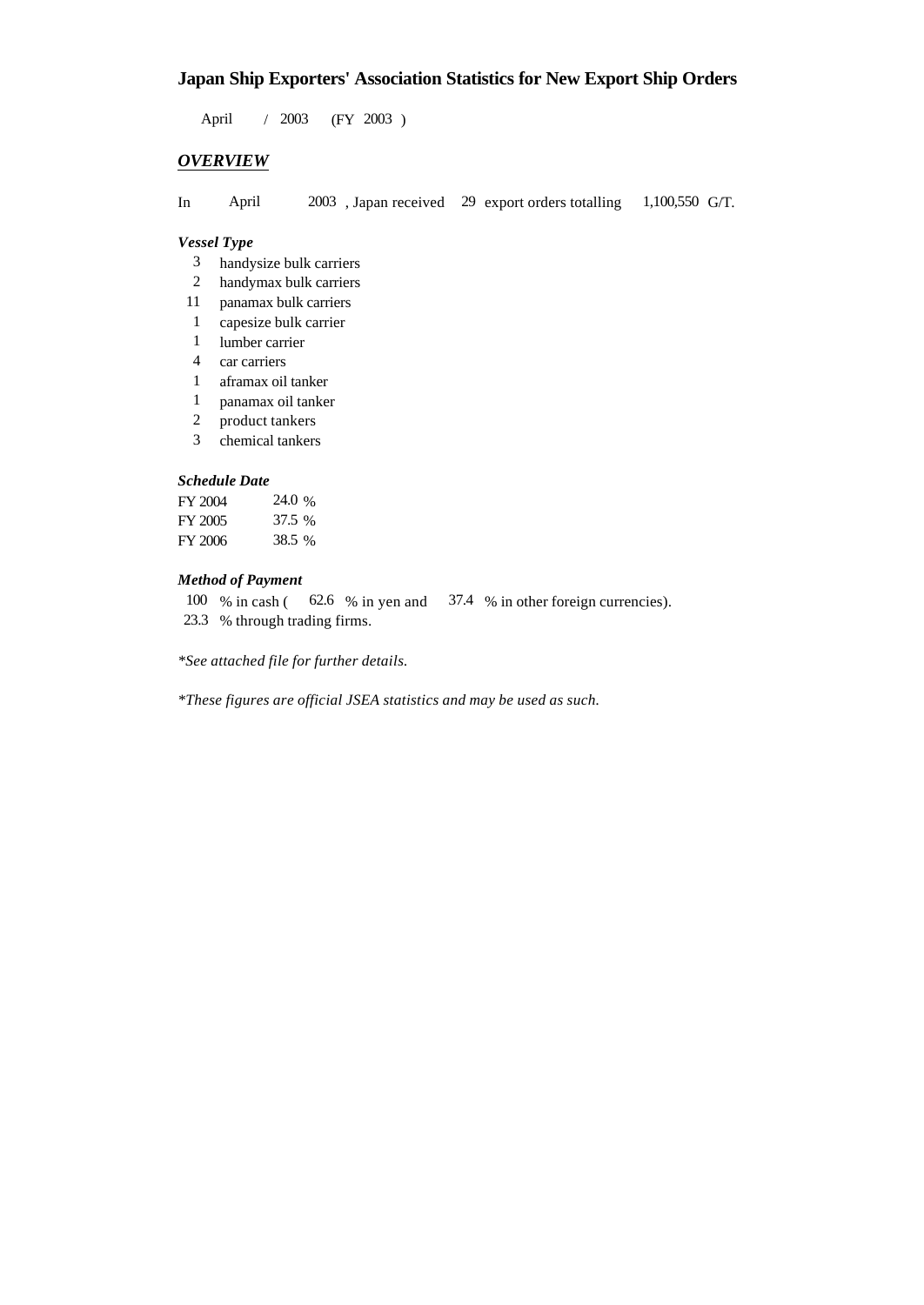## New Export Orders Placed in April 2003 (FY 2003) Based on Fiscal Year

| $5.5211$ ( $1.144$ ) $2000$ |                  |            |           |                      |     |           |     |           |                 |            |     |           |     |                      |     |                  |  |
|-----------------------------|------------------|------------|-----------|----------------------|-----|-----------|-----|-----------|-----------------|------------|-----|-----------|-----|----------------------|-----|------------------|--|
| Description                 | Apr 02 to Mar 03 |            |           | Apr $02$ to Dec $02$ |     | Jan 2003  |     | Feb 2003  |                 | Mar 2003   |     | Apr 2003  |     | Apr $03$ to Apr $03$ |     | Jan 03 to Apr 03 |  |
|                             | No.              | G/T        | No.       | G/T                  | No. | G/T       | No. | G/T       | No.             | G/T        | No. | G/T       | No. | G/T                  | No. | G/T              |  |
| <b>General Cargos</b>       | 14               | 475,900    | <b>10</b> | 101.900              | ΩI  |           |     |           |                 | 374,000    |     |           |     |                      |     | 374,000          |  |
| <b>Bulk Carriers</b>        | 251              | 10,746,210 | 179       | 7,595,410            | 19  | 912,000   | 18  | 716,900   | 35 <sup>1</sup> | .521,900   | 22  | 916,800   | 22  | 916,800              | 94  | 4,067,600        |  |
| Tankers                     | 71               | 3,886,550  | 48        | 2,522,750            | 12  | 702,000   | 8   | 521,350   |                 | 140,450    |     | 183,750   |     | 183,750              | 30  | 1,547,550        |  |
| Combined Carriers           |                  |            |           |                      |     |           |     |           |                 |            |     |           |     |                      |     |                  |  |
| Others                      |                  |            |           |                      |     |           |     |           |                 |            |     |           |     |                      |     |                  |  |
| Total                       | 336              | 15,108,660 | 237       | 10,220,060           | 31  | 1,614,000 | 26  | 1,238,250 | 42'             | 2,036,350  | 29  | 1,100,550 | 29  | 1,100,550            | 128 | 5,989,150        |  |
| FY 2002 / FY2003 (%)        |                  | $*144.9$   |           | 119.6                |     | 551.9     |     | 564.9     |                 | 148.7      |     | 122.8     |     | 122.8                |     | $** 215.6$       |  |
| In CGT                      |                  | 7,288,257  |           | 4,988,235            |     | 714,945   |     | 582,902   |                 | 0.002, 175 |     | 604,820   |     | 604,820              |     | 2,904,842        |  |

JSEA (May 2003)

*Figures for shipbulding orders of 500 G/T and over for export as steel vessels placed with JSEA members are covered.*

\*FY 2001/FY2002

\*\*Calender Year 2002/2003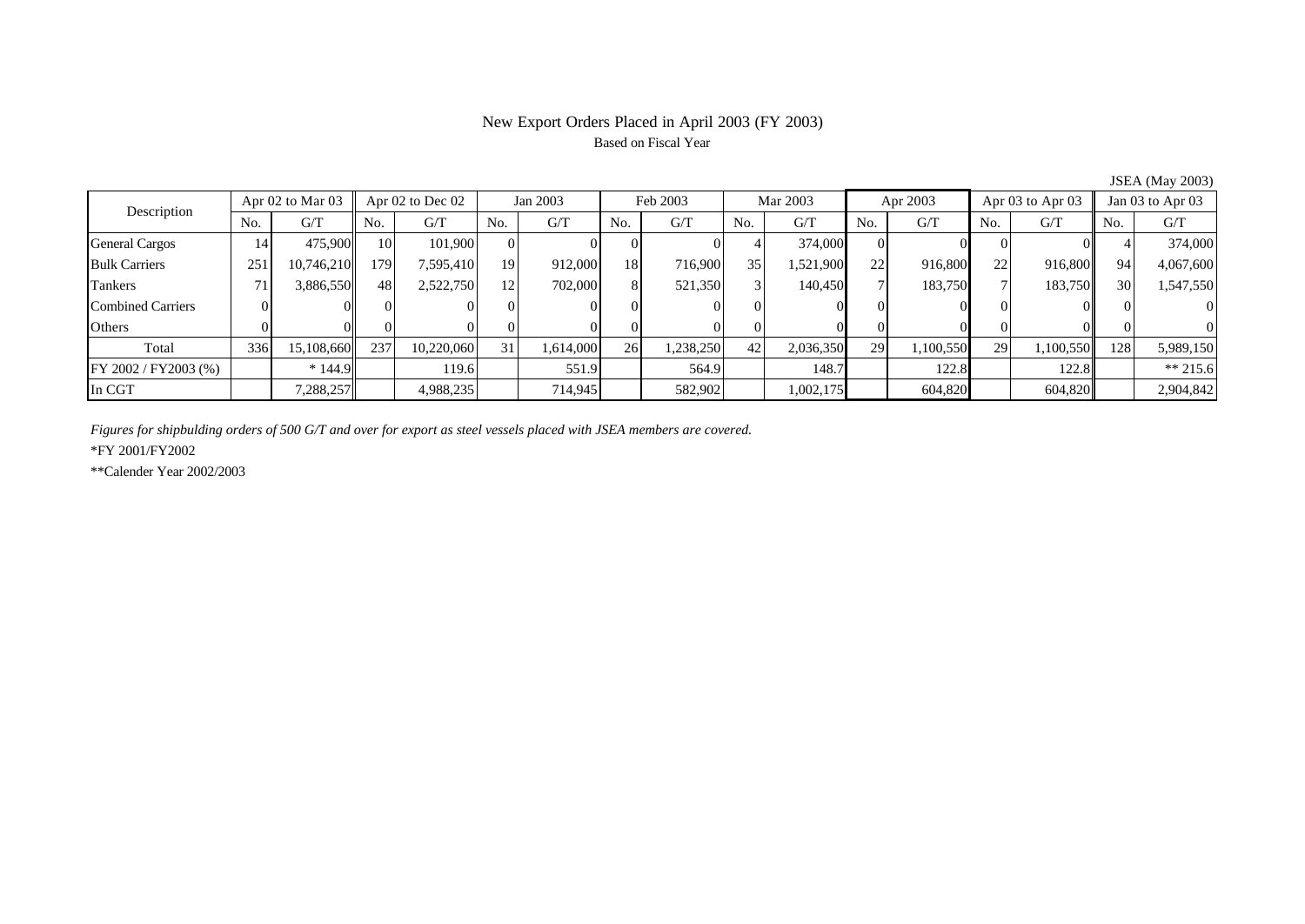## Export Ships Delivered in April 2003 (FY 2003) Based on Fiscal Year

|                          |                      |            |                  |           |                 |           |                 |          |          |           |          |         |                      |         |                  | $50.111$ , $1.114$ , $2000$ |
|--------------------------|----------------------|------------|------------------|-----------|-----------------|-----------|-----------------|----------|----------|-----------|----------|---------|----------------------|---------|------------------|-----------------------------|
| Description              | Apr $02$ to Mar $03$ |            | Apr 02 to Dec 02 |           | Jan 2003        |           | Feb 2003        |          | Mar 2003 |           | Apr 2003 |         | Apr $03$ to Apr $03$ |         | Jan 03 to Apr 03 |                             |
|                          | No.                  | G/T        | No.              | G/T       | No.             | G/T       | No.             | G/T      | No.      | G/T       | No.      | G/T     | N <sub>o</sub>       | G/T     | No.              | G/T                         |
| <b>General Cargos</b>    | 31                   | 1,092,204  | 22               | 822.511   |                 | 78,000    |                 | 119.706  |          | 71.987    |          | 82.749  |                      | 82.749  |                  | 352,442                     |
| <b>Bulk Carriers</b>     | 124                  | 4,637,434  | 86               | 3,160,788 | 11              | 383,589   | 13 <sub>l</sub> | 514,541  | 14       | 578,516   | 10       | 326,120 | 10                   | 326,120 | 48               | 1,802,766                   |
| Tankers                  | 72                   | 4,678,657  | 41               | 2,850,071 | 12 <sub>1</sub> | 805,349   | 10              | 506,702  |          | 516,535   |          | 207,302 |                      | 207,302 | 36               | 2,035,888                   |
| <b>Combined Carriers</b> |                      |            |                  |           |                 |           |                 |          |          |           |          |         |                      |         |                  | $\Omega$                    |
| Others                   |                      | 21,188     |                  | 21.188    | ΩI              |           |                 |          |          |           |          |         |                      |         |                  | $\Omega$                    |
| Total                    | 228                  | 10,429,483 | 150              | 6,854,558 | 24              | 1,266,938 | 28              | .140,949 | 26       | 1,167,038 | 171      | 616,171 | 17                   | 616,171 | 95               | 4,191,096                   |
| FY 2002 / FY2003 (%)     |                      | $*94.7$    |                  | 92.9      |                 | 78.2      |                 | 181.1    |          | 84.1      |          | 104.4   |                      | 104.4   |                  | ** 99.2                     |
| In CGT                   |                      | 5,277,721  |                  | 3,516,336 |                 | 629.420   |                 | 597,557  |          | 534,408   |          | 335,456 |                      | 335,456 |                  | 2,096,841                   |

JSEA (May 2003)

*Deliveries of new shipbuilding orders of 500 G/T and over for export as steel vessels placed with JSEA members are covered.*

\*FY 2001/FY2002

\*\*Calender Year 2002/2003